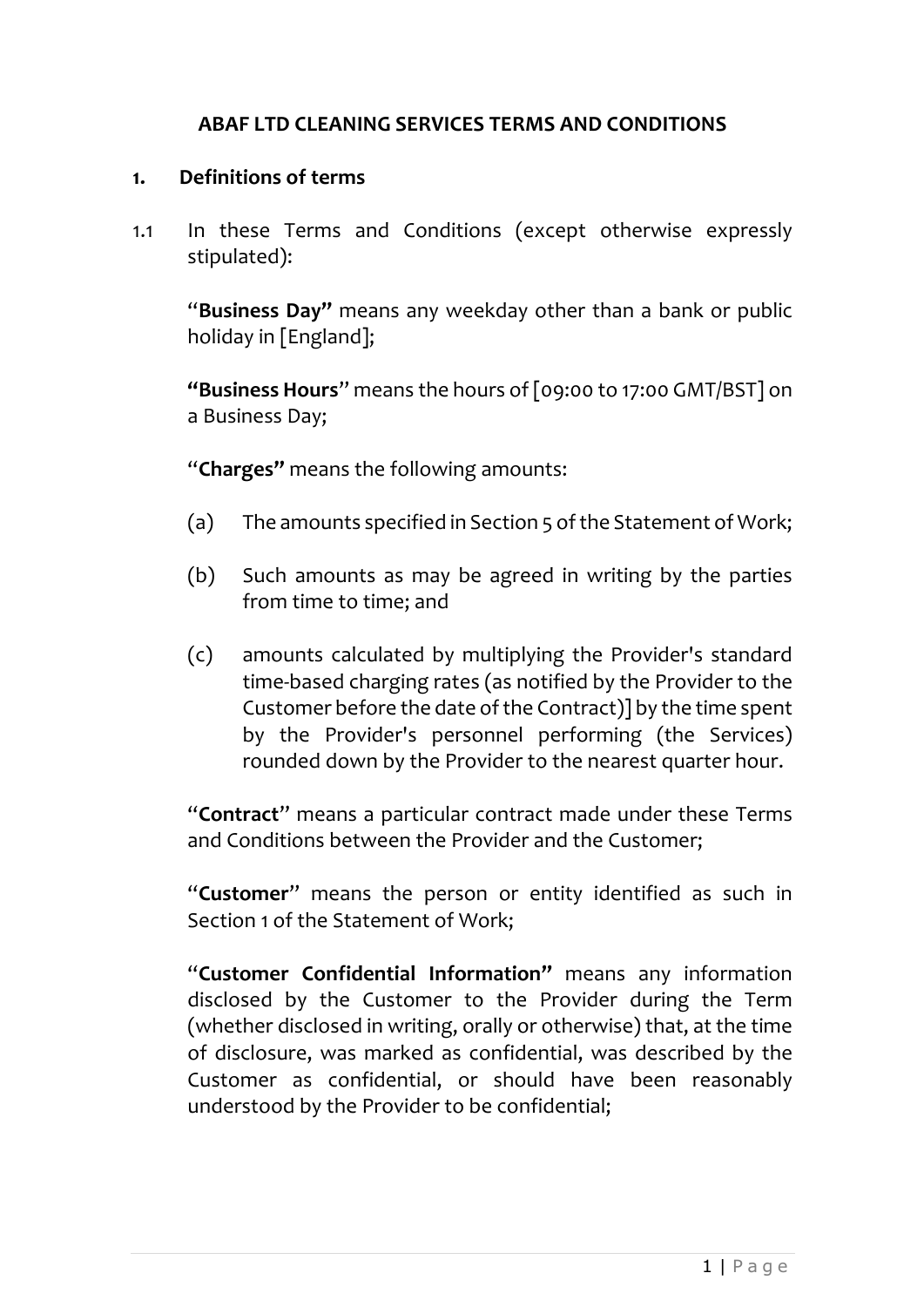**"Customer Consumables**" means the consumables owned or sourced by the Customer that are used, or to be used, by the Provider in the course of providing the Services;

**"Customer Equipment**" means the equipment owned or sourced by the Customer that is used, or to be used, by the Provider in the course of providing the Services;

**"Customer Premises"** means [any premises owned or controlled by the Customer at which the parties expressly or impliedly agree the personnel of the Provider shall provide Services];

**"Customer Representatives"** means the person or persons identified as such in Section 6 of the Statement of Work, and any additional or replacement persons that may be appointed by the Customer giving to the Provider written notice of the appointment;

**"Effective Date"** means [the date of execution of a Statement of Work incorporating these Terms and Conditions];

**"Force Majeure Event**" means an event, or a series of related events, that is outside the reasonable control of the party affected (including [power failures, industrial disputes affecting any third party, changes to the law, disasters, explosions, fires, floods, riots, terrorist attacks and wars]);

**"Minimum Term**" means, in respect of the Contract, [the period [of 12 months beginning on the Effective Date]] OR [the period specified in Section 2 of the Statement of Work];

**"Provider"** means [*[individual name]* of *[address]*] OR [*[company*  name], a company incorporated in [England and Wales] (registration number *[registration number]*) having its registered office at *[address]*] OR [*[partnership name]*, a partnership established under the laws of [England and Wales] having its principal place of business at *[address]*];

**"Provider Consumables**" means the consumables owned or sourced by the Provider that are used, or to be used, by the Provider in the course of providing the Services;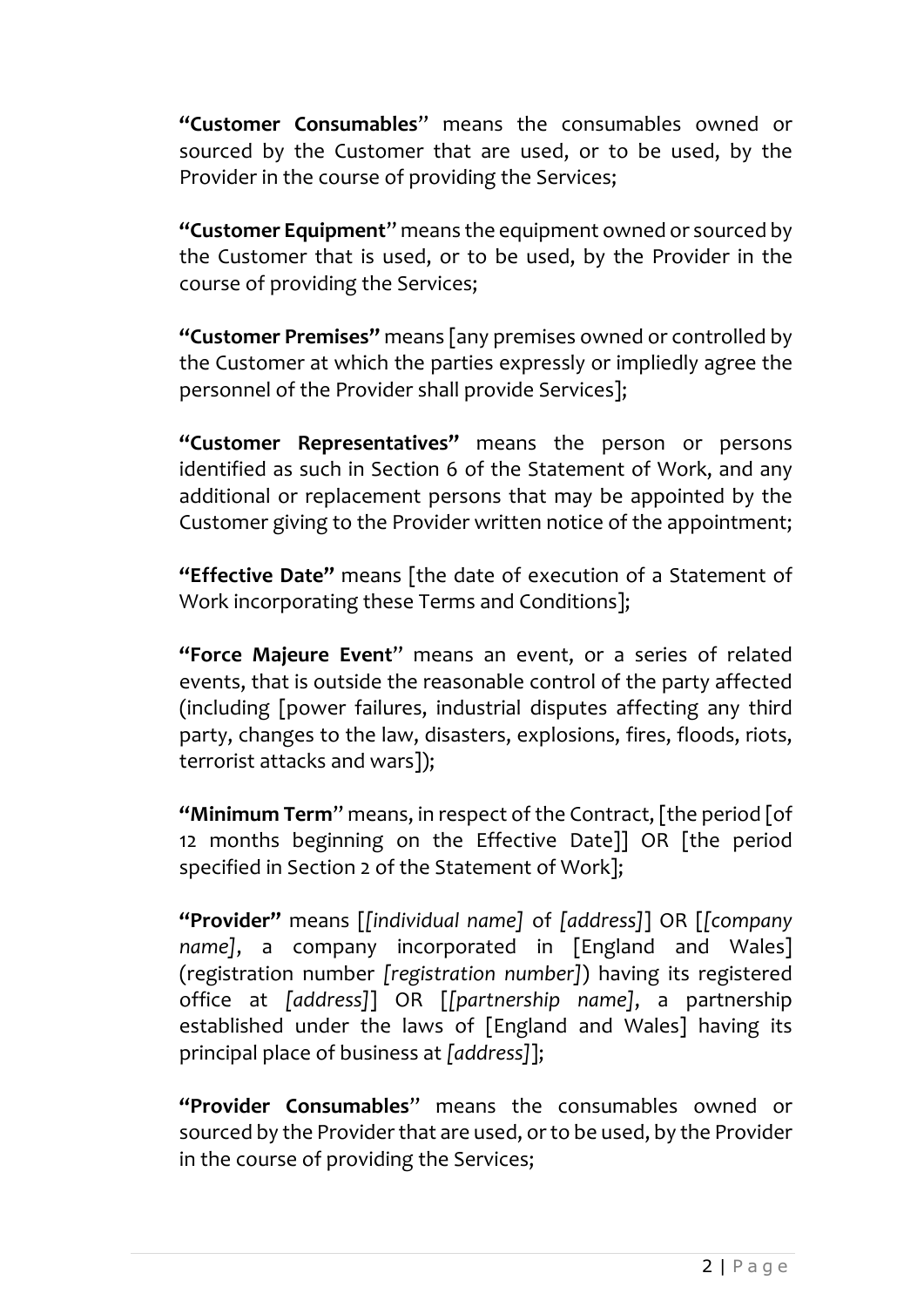**"Provider Equipment**" means the equipment owned or sourced by the Provider that is used, or to be used, by the Provider in the course of providing the Services;

**"Provider Representatives"** means the person or persons identified as such in Section 6 of the Statement of Work, and any additional or replacement persons that may be appointed by the Provider giving to the Customer written notice of the appointment;

**"Services"** means the cleaning services specified in Section 3 of the Statement of Work;

**"Statement of Work**" means a written statement of work agreed by or on behalf of each of the parties;

**"Term**" means [the term of the Contract, commencing in accordance with Clause 2.1 and ending in accordance with Clause 2.2]; and

**"Terms and Conditions**" means all the documentation containing the provisions of the Contract, namely the main body of these Terms and Conditions and the Statement of Work, including any amendments to that documentation from time to time.

## **2. Term**

- 2.1 The Contract shall come into force upon the Effective Date.
- 2.2 The Contract shall continue in force indefinitely or, until:
	- (a) all the Services have been completed; and
	- (b) all the charges have been fully paid upon which it will terminate automatically, subject to termination in accordance with Clause 20.
- 2.3 Unless the parties expressly agree otherwise in writing, each Statement of Work shall create a distinct contract under these Terms and Conditions.

### **3. Services**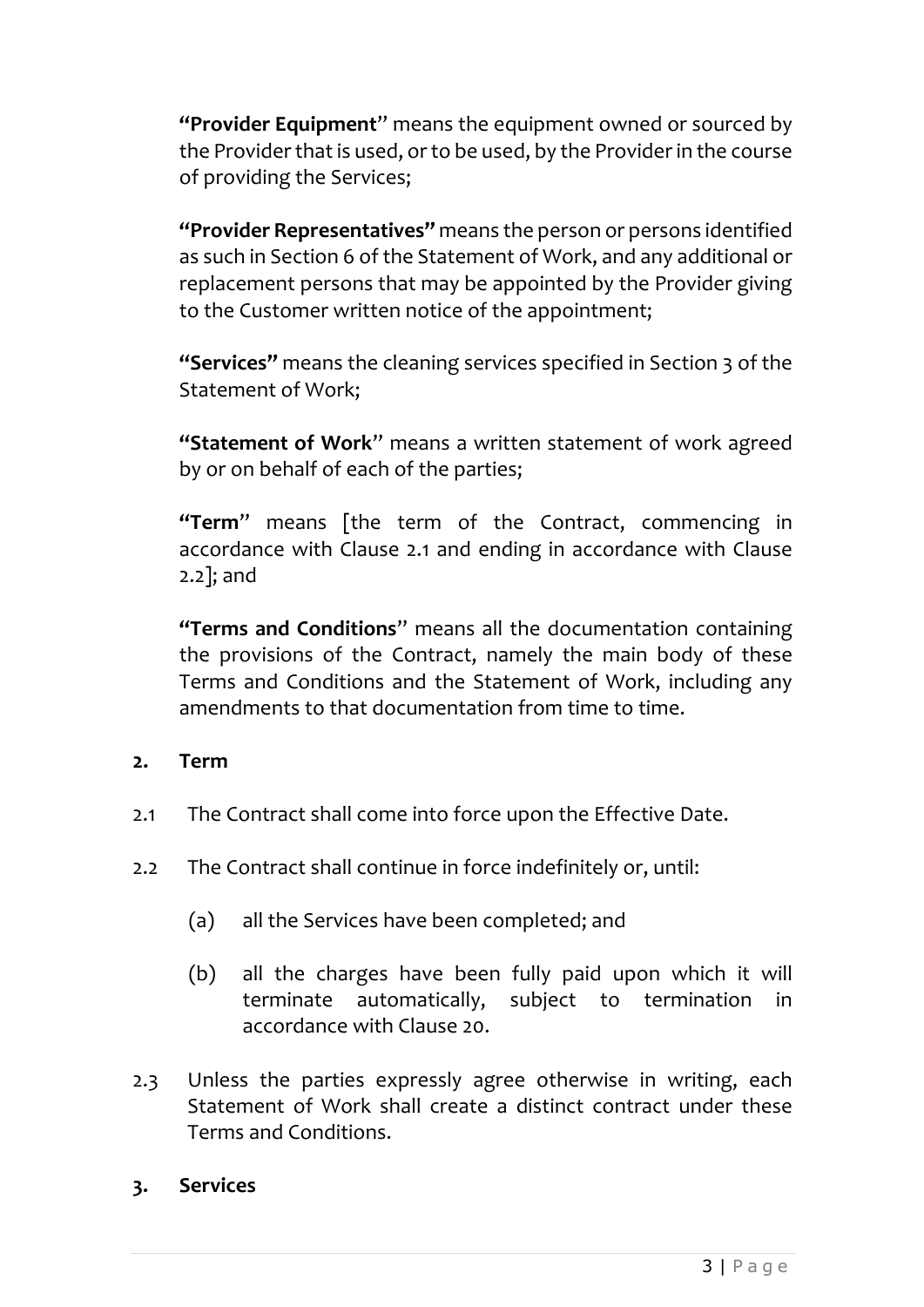- 3.1 The Provider shall provide the Services to the Customer in accordance with these Terms and Conditions.
- 3.2 The Provider shall provide the Services with reasonable skill and in accordance with the standards of skill and care reasonably expected from a leading service provider.
- 3.3 If the Customer reasonably believes that any element of the Services does not meet the standard specified herein, then the Customer must promptly notify the Provider and allow the Provider to investigate the matter (including where applicable allowing the Provider to inspect the results of those Services) and, if those Services do not meet that standard, re-perform those Services.
- 3.4 The Provider shall devote such of its personnel's time and expertise to the performance of the Services as may be necessary for their satisfactory and timely completion.
- 3.5 The Provider shall comply with all reasonable requests and directions of the Customer in relation to the Services.

### **4. Services appointments**

- 4.1 The Provider shall provide the Services during appointments commencing on the date(s) and at the time(s) stipulated in the work schedule or as would be agreed from time to time in writing by the parties.
- 4.2 The Customer concedes and acknowledges that, work for other customers may from time to time lead to the Provider's personnel arriving late for a Services appointment, and agrees that the Provider will not be in breach of the Contract by virtue of the Provider's personnel being not more than 2 or 3 hours late for a Services appointment.
- 4.3 In the event that a party wishes to reschedule a Services appointment, then that party must give to the other party a written request for such rescheduling at least 3 Business Days to the commencement of the service appointment. In such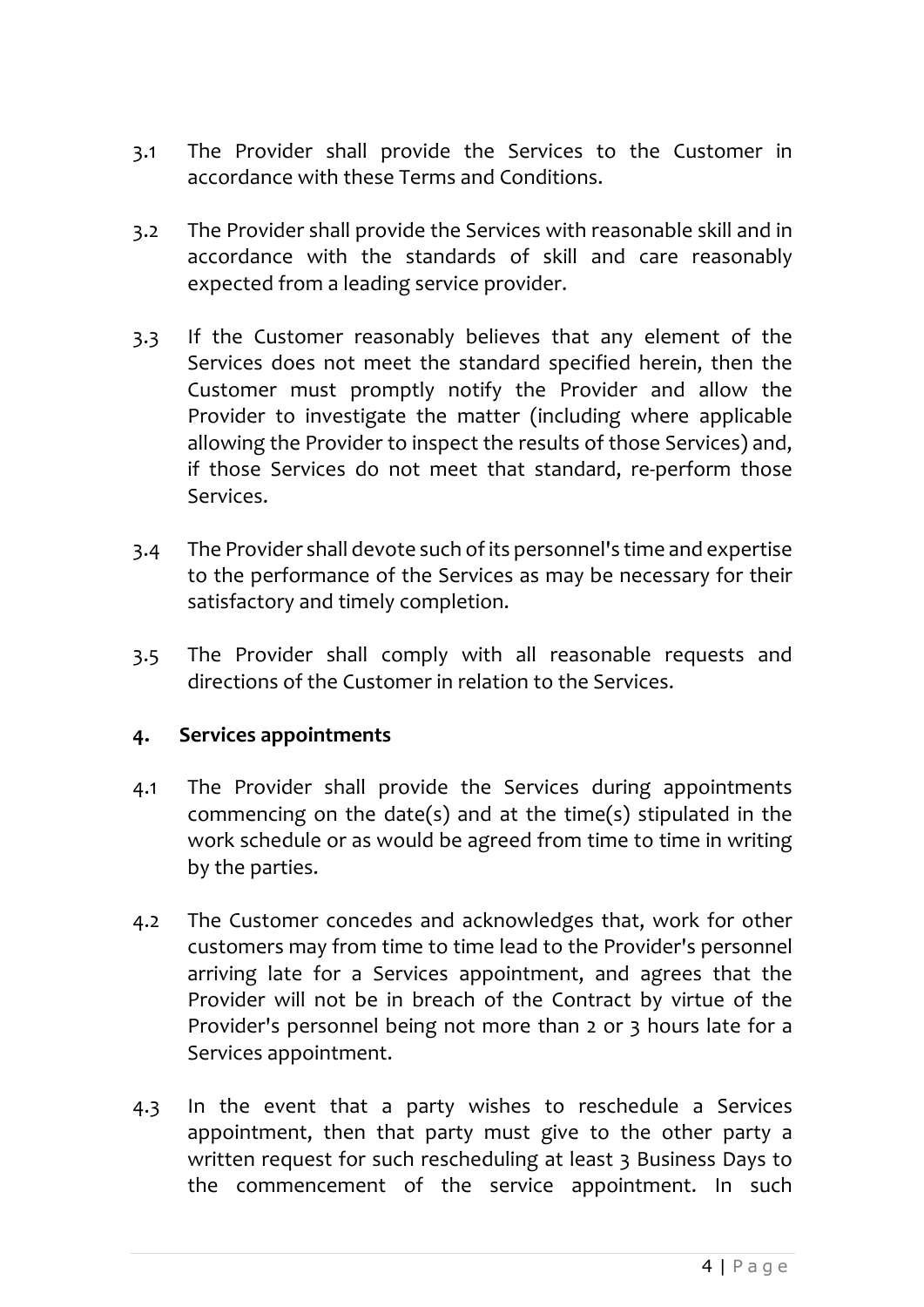circumstance, each party will use all reasonable endeavours to agree to an alternative Services appointment.

- 4.4 The Customer may cancel a Services appointment by giving to the Provider at least 5 day's written notice of cancellation. If the Customer cancels a Services appointment in accordance with this Clause 4.4, then the Customer shall be released from any liability to pay Charges in respect of the relevant Services, and shall be entitled to a refund of any Charges previously paid in respect of those Services.
- 4.5 If the Provider is unable to attend a Services appointment by reason of personnel shortage or illness, it shall use all reasonable endeavours to engage alternative personnel before cancelling a service appointment. The Provider is not expected to cancel more than 2 appointments consecutively. In the event that the Provider is cancelling a service appointment, it shall do so by written notice to the Customer, in which case:
	- (a) the Provider shall not be in breach of these Terms and Conditions or otherwise liable to the Customer in respect of a failure to supply the relevant Services; and
	- (b) the Customer shall be released from any liability to pay Charges in respect of the relevant Services, and shall be entitled to a refund of any Charges previously paid in respect of those Services.

## **5. Provider's personnel**

- 5.1 The Provider shall ensure that all personnel involved in the provision of the Services:
	- (a) Have the requisite trainings to carry out the task that may be assigned to them;
	- (b) Have supplied proof of identity and satisfactory references to the Provider; and
	- (c) Hold all necessary qualifications and certifications required for their work in relation to the Services.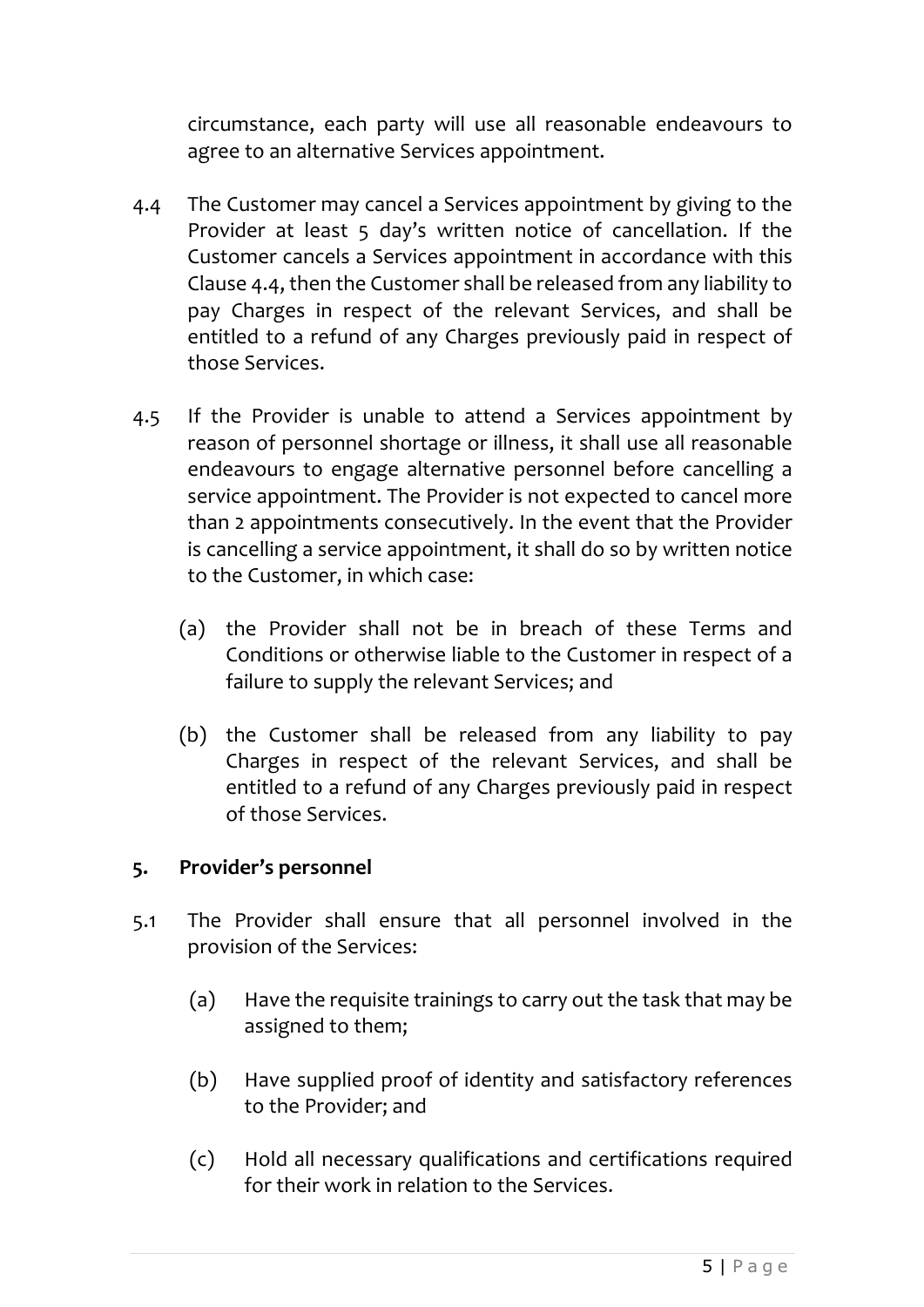### **6. Customer Premises**

- 6.1 The Customer shall:
	- (a) Give the Provider such access to his/her Premises as is reasonably required by the Provider for the provision of the Services;
	- (b) Keep premises in good order for the supply of the Services and in accordance with all applicable laws;
	- (c) If the Customer is not a consumer, be responsible for ensuring the health and safety of the Provider's personnel whilst they are at the Customer Premises;
	- (d) If the Customer is not a consumer, inform the Provider of all health, safety and security rules, regulations and requirements that apply at the Customer Premises;
	- (e) If the Customer is not a consumer, maintain reasonable insurance cover for the Provider's personnel whilst they are working at the Customer's Premises (including reasonable public liability insurance); and
	- (f) Ensure that no third-party service provider will be working at the Customer's Premises during the provision of the Services by the Provider.
- 6.2 If the Customer is not a consumer, then in the performance of the Services at the Customer's Premises, the Provider shall comply with all reasonable health, safety and security rules, regulations and requirements advised by the Customer to the Provider.
- 6.3 The Provider shall use all reasonable measures to secure any keys, and any other means of access, supplied by the Customer to the Provider for the purpose of enabling the Provider's personnel to enter and work at the Customer's Premises.

## **7. Customer's obligations**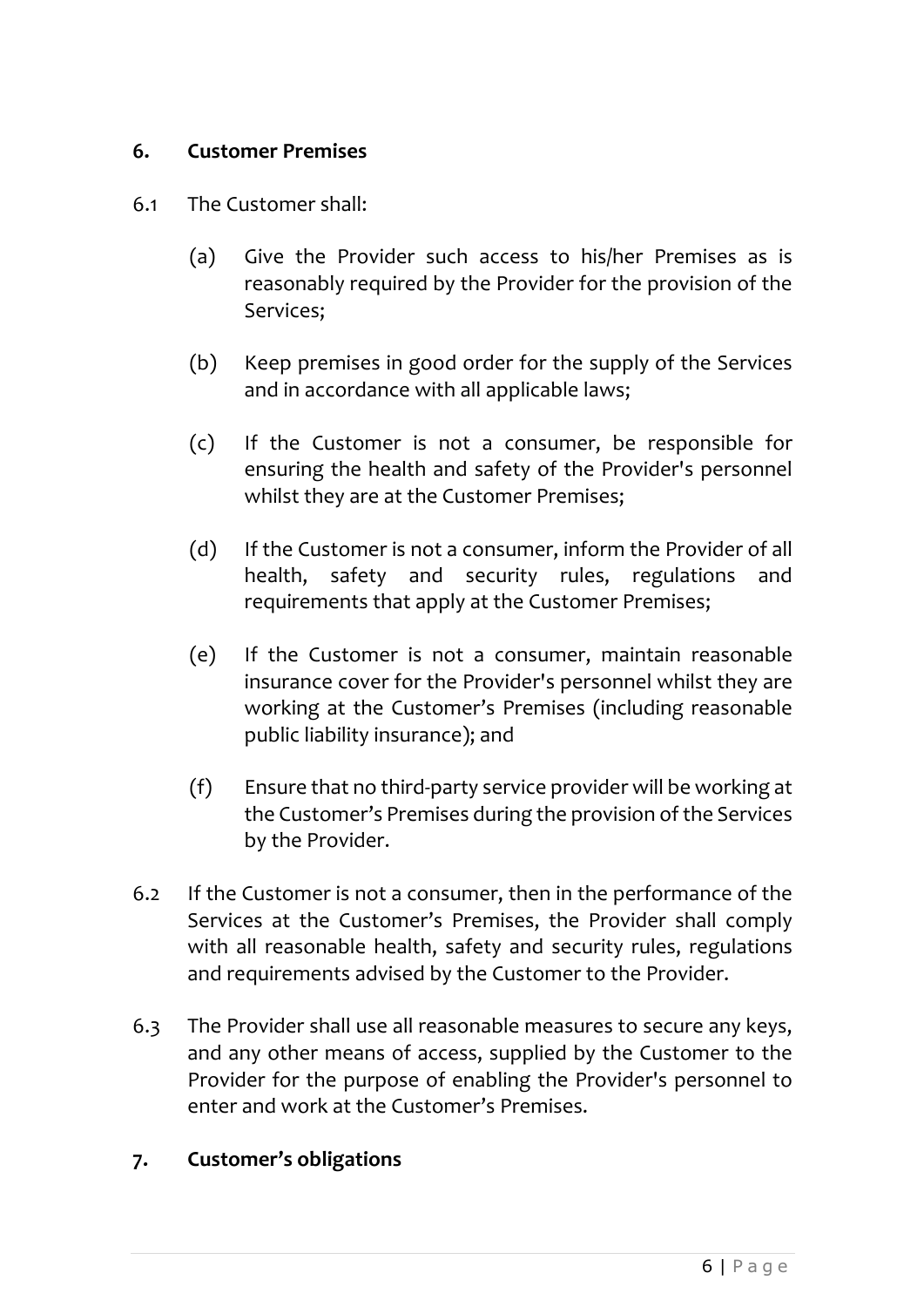- 7.1 Save to the extent that the parties have agreed otherwise in writing, the Customer must provide to the Provider, or procure for the Provider, such:
	- (a) Co-operation, support and advice towards the effective discharge of the Provider's duties;
	- (b) Information and documentation required for the effective discharge of the Provider's duties; and
	- (c) Secure governmental, legal and regulatory licenses, consents and permits as are reasonably necessary to enable the Provider to perform its obligations under the Contract.
- 7.2 The Customer must provide to the Provider access to water supply, waste disposal facility, electricity supply and toilet facilities.

### **8. Provider's Equipment and Provider's Consumables**

- 8.1 The Provider may (with the consent of the Customer), store its Equipment and Consumables at the Customer's Premises.
- 8.2 The Customer must not use, move or otherwise interfere with Provider's Equipment or Consumables stored at his/her premises, save with the express consent of the Provider, which is not to be unreasonably withheld or delayed.
- 8.3 Except caused by the actions or omissions of the Provider, its personnel and/or its representatives, the Customer shall be responsible for all damages to and loss of Provider's Equipment or Consumables occurring at the Customer's Premises.
- 8.4 Within 7 Business Days following the termination of the Contract, the Customer shall deliver to or make available for collection by the Provider all Provider's Equipment or Consumables in the possession or control of the Customer on the date of termination.
- **9. Customer's Equipment and Customer's Consumables**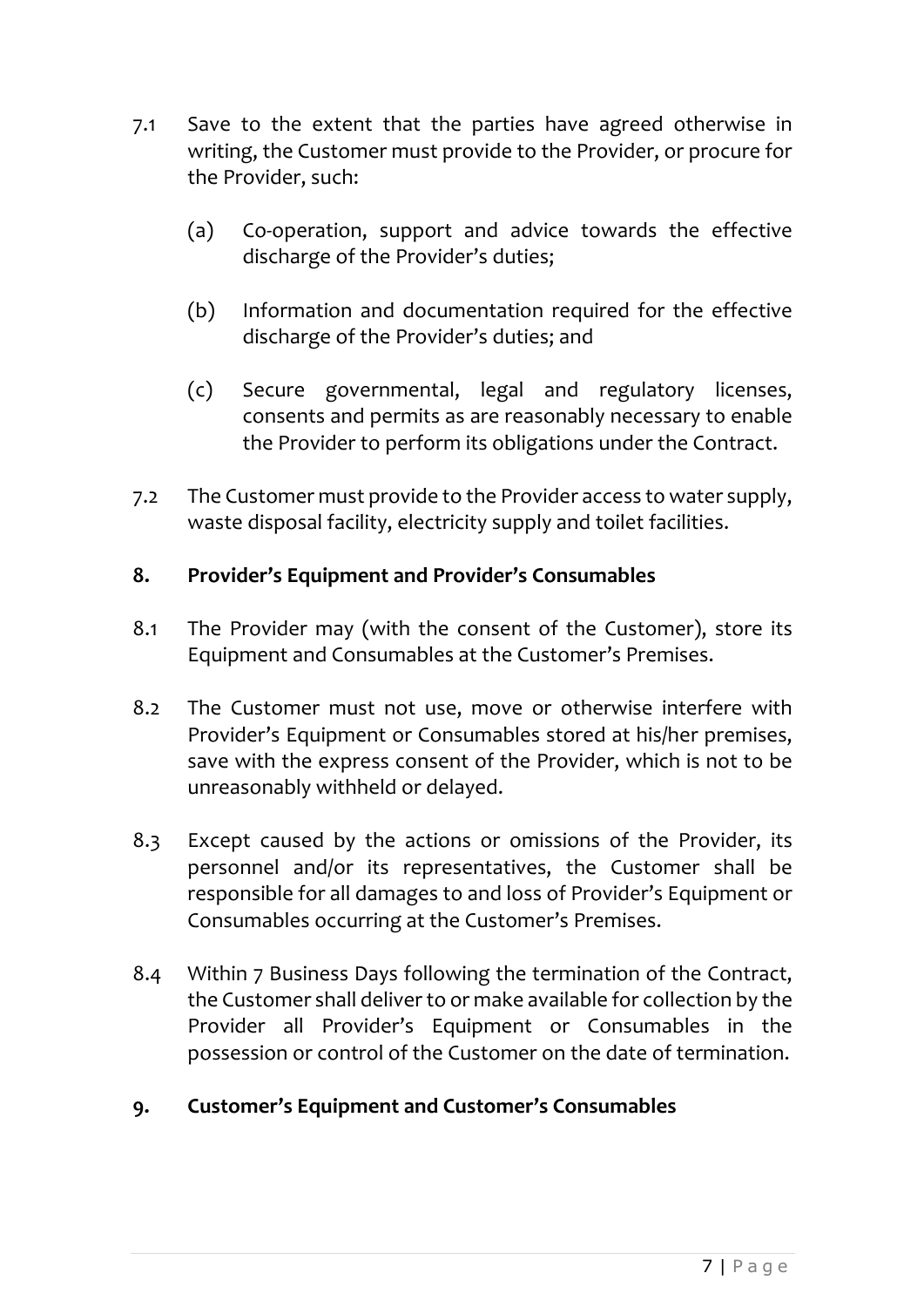- 9.1 The Customer shall make available to the Provider such Equipment and Consumables reasonably requested by the Provider for use in the provision of the Services.
- 9.2 The Provider shall only use the Customer's Equipment and Consumables for the purpose of providing the Services only.
- 9.3 The Customer shall ensure that his/her Equipment and Consumables are in good working order and suitable for use in the provision of the Services.

### **10. Representatives**

- 10.1 The Customer shall ensure that all instructions given by him/her in relation to the matters contemplated in the Contract will be given by his/her Representative to the Provider's Representative, and the Provider:
	- (a) may treat all such instructions as the fully authorised instructions of the Customer; and
	- (b) Must not decline to comply with any other instructions in relation to that subject matter except where the instruction is demonstrably unreasonable.

### **11. Charges**

- 11.1 The Customer shall pay the Charges to the Provider in accordance with these Terms and Conditions.
- 11.2 If the Charges are based in whole or part upon the time spent by the Provider performing the Services, the Provider must obtain the Customer's written consent before performing Services that would result in any estimate of time-based Charges.
- 11.3 All amounts stated in or in relation to these Terms and Conditions are, unless the context requires otherwise, stated inclusive of any applicable value added taxes OR inclusive of any applicable value added taxes if the Customer is a consumer, but otherwise exclusive of any applicable value added taxes, which will be added to those amounts and payable by the Customer to the Provider.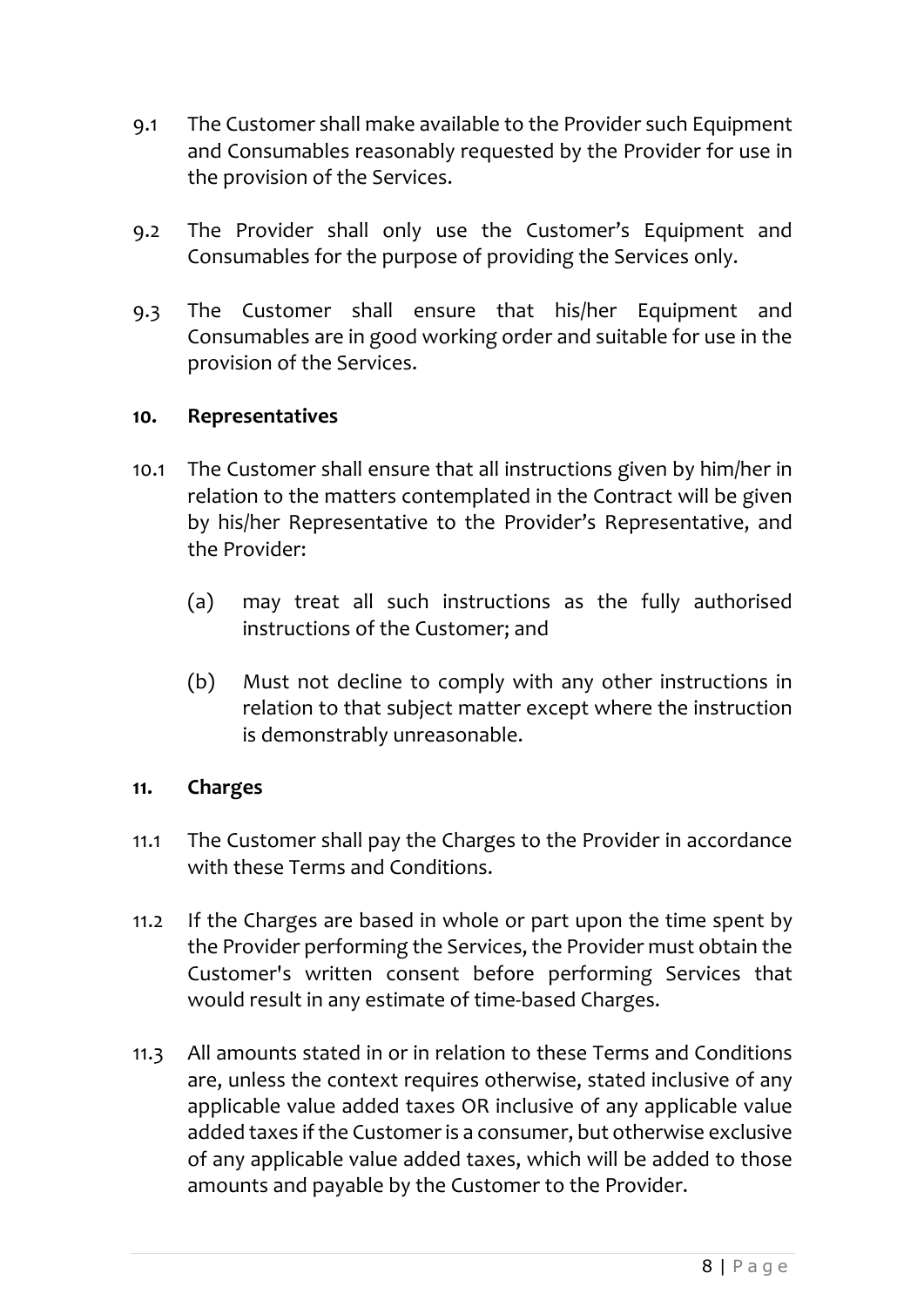11.4 The Provider may elect to vary any element of the Charges by giving to the Customer not less than 5 days' written notice of the variation provided that no such variation shall constitute a percentage increase in the relevant element of the Charges that exceeds 2% over the percentage increase, and all variation or percentage increase must be in line with the extant Retail Prices Index (all items) published by the UK Office of for National Statistics.

### **12. Timesheets**

- 12.1 The Provider must:
	- (a) Ensure that the personnel providing Services, complete reasonably detailed records of their time spent providing those Services since the charges will be based in whole or in part on the time spent in the performance of those services.; and
	- (b) Retain such records during the Term, and for a period of at least 12 months following the end of the Term.
- 12.2 Where the Customer makes a written request for copies of the timesheets referred to in Clause 12.1, the Provider shall, within 7 Business Days following receipt of such request, supply to the Customer copies of such timesheets in its possession as the Customer may specify in the written request.

## **13. Payments**

- 13.1 The Provider shall issue invoices for the Charges to the Customer from time to time during the contractual Term, or after the invoicing dates, or at any time after the relevant Services have been rendered to the Customer and/or in advance of the delivery of the relevant Services to the Customer.
- 13.2 The Customer shall pay the Charges to the Provider within the period of 5 days following the issuance of an invoice in accordance with this Clause 13 except otherwise agreed in writing.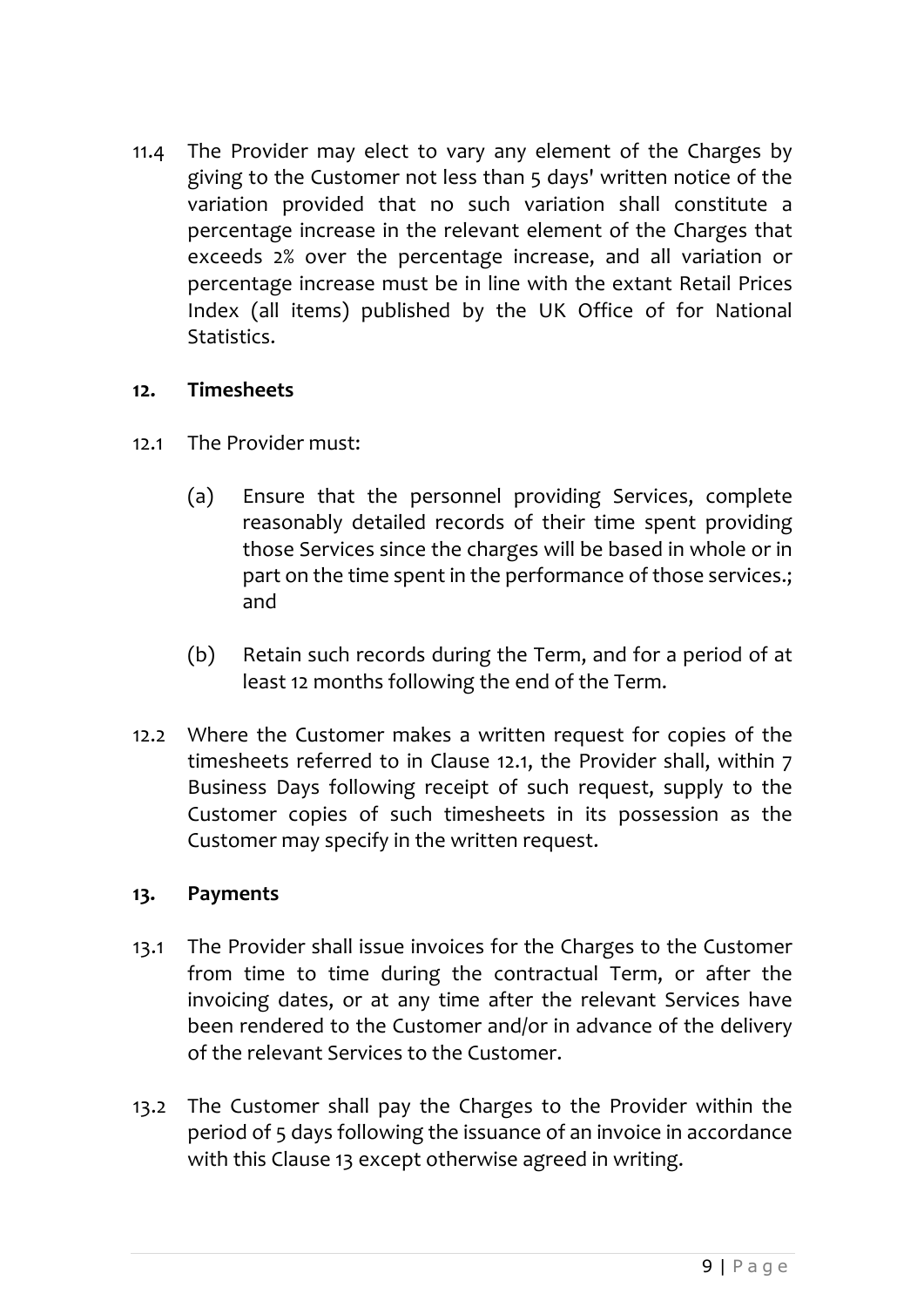- 13.3 The Customer shall pay the Charges by debit card, credit card, direct debit, bank transfer or cheque, using such payment details as are notified by the Provider to the Customer from time to time.
- 13.4 If the Customer does not pay any amount properly due to the Provider under these Terms and Conditions, the Provider may:
	- (a) charge the Customer interest on the overdue amount at the rate of 6% per annum above the Bank of England base rate from time to time, which interest will accrue daily until the date of actual payment and be compounded at the end of each calendar month; or
	- (b) If the Customer is not a consumer, claim interest and statutory compensation from the Customer pursuant to the Late Payment of Commercial Debts (Interest) Act 1998.

# **14. Provider's confidentiality obligations**

- 14.1 The Provider shall:
	- (a) Keep the Customer's Confidential Information strictly confidential;
	- (b) Not disclose the Customer's Confidential Information to any person without the Customer's prior written consent;
	- (c) Use the same degree of care to protect the confidentiality of the Customer's Confidential Information as the Provider uses to protect its own confidential information of a similar nature, being at least a reasonable degree of care; and
	- (d) Act in good faith at all times in relation to the Customer Confidential Information.
- 14.2 Notwithstanding Clause 14.1, the Provider may disclose the Customer's Confidential Information to the Provider's officers, employees, professional advisers, insurers, agents and subcontractors who are bound by a written agreement or professional obligation to protect the confidentiality of the Customer's Confidential Information.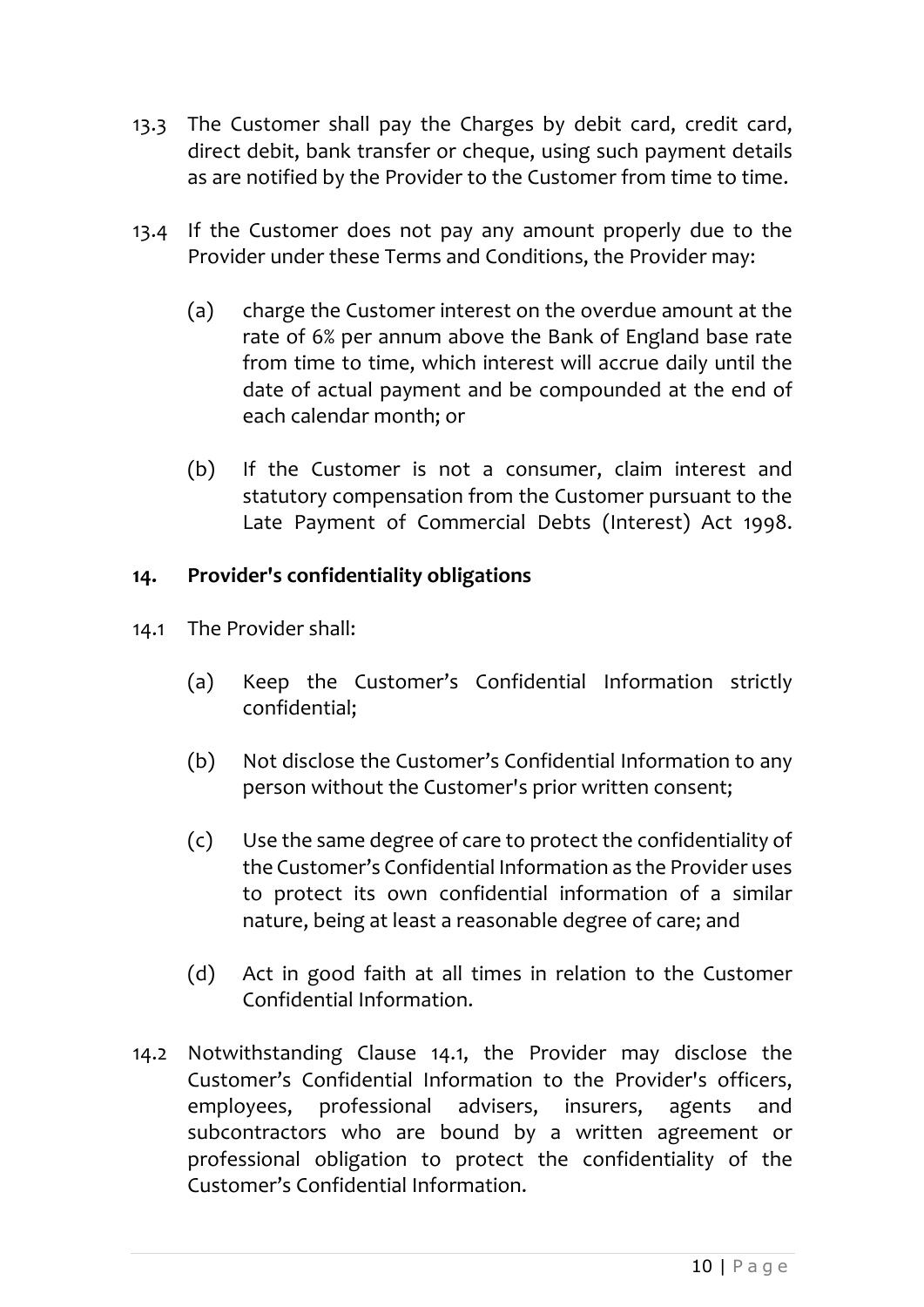- 14.3 This Clause 14 imposes no obligations upon the Provider with respect to Customer Confidential Information that:
	- (a) Is known to the Provider before disclosure under these Terms and Conditions and is not subject to any other obligation of confidentiality;
	- (b) Is or becomes publicly known through no act or default of the Provider; or
	- (c) Is obtained by the Provider from a third party in circumstances where the Provider has no reason to believe that there has been a breach of an obligation of confidentiality.
- 14.4 The restrictions in this Clause 14 do not apply to the extent that any Customer's Confidential Information is required to be disclosed by any law or regulation, by any judicial or governmental order or request, or pursuant to disclosure requirements relating to the listing of the stock of the Provider on any recognised stock exchange.
- 14.5 The provisions of this Clause 14 shall continue to be in force indefinitely following the termination of the Contract, OR for a period of 5 years following the termination of the Contract, at the end of which period they will cease to have effect.

## **15. Distance and off-premises contracts: cancellation right**

- 15.1 This Clause 15 applies if and only if the Customer enters into the Contract with the Provider as a consumer - that is, as an individual acting wholly or mainly outside the Customer's trade, business, craft or profession - where the Contract is a distance contract or off-premises contract within the meaning of the Consumer Contracts (Information, Cancellation and Additional Charges) Regulations 2013.
- 15.2 The Customer may withdraw an offer to enter into the Contract with the Provider at any time; and the Customer may cancel the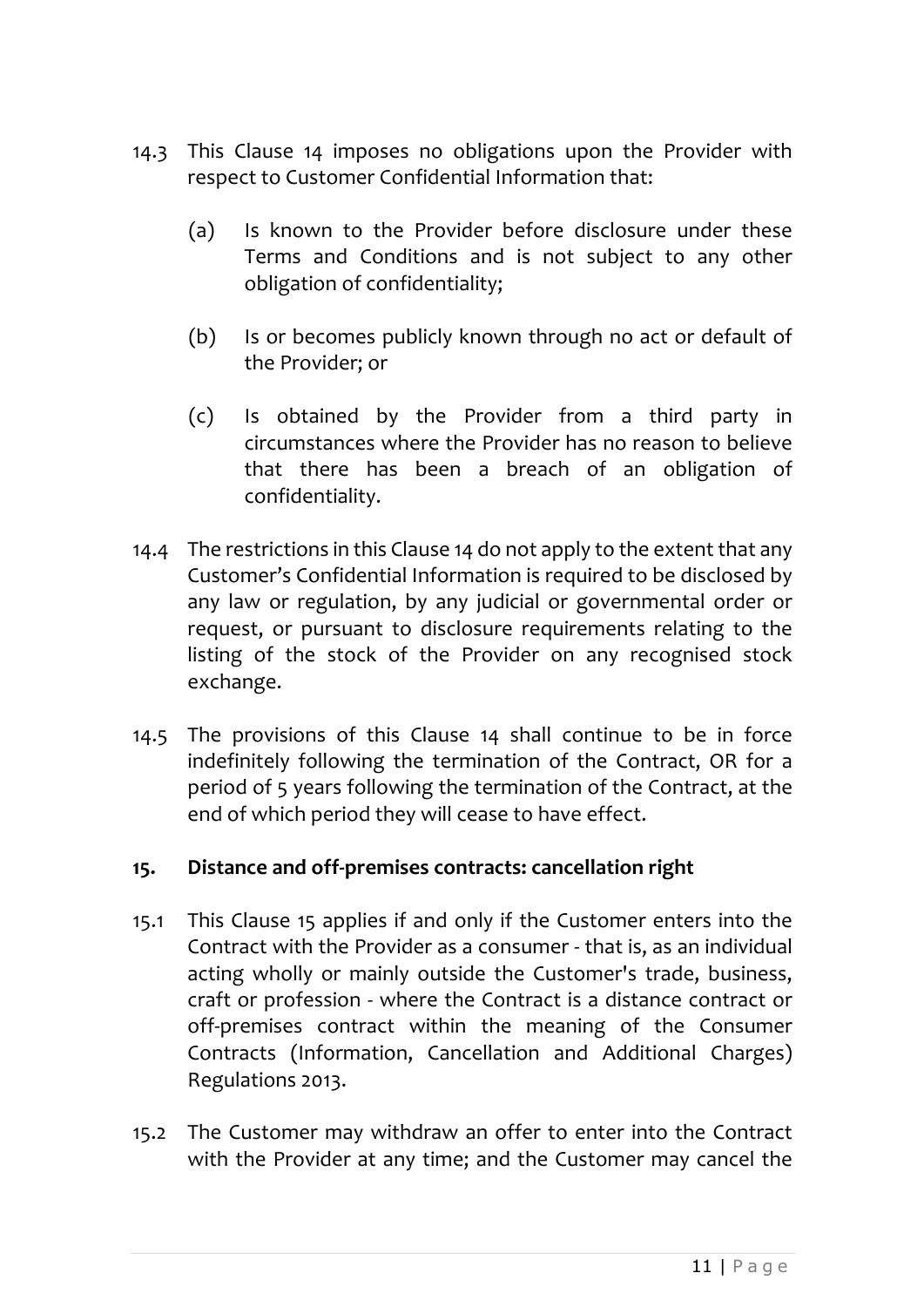Contract entered into with the Provider at any time within the period:

- (a) Beginning from when the Contract was entered into; and
- (b) Ending at the end of 14 days after the day on which the Contract was entered into, subject to Clause 15.3. The Customer does not have to give any reason for the withdrawal or cancellation.
- 15.3 The Customer agrees that the Provider may begin the provision of services before the expiry of the period referred to in Clause 15.2, and the Customer acknowledges that, if the Provider does begin the provision of services before the end of that period, then:
	- (a) If the services are fully performed, the Customer will lose the right to cancel referred to in Clause 15.2; and
	- (b) If the services are partially performed at the time of cancellation, the Customer must pay the Provider an amount proportional to the services supplied or the Provider may deduct such amount from any refund due to the Customer in accordance with this Clause 15.

### **16. Warranties**

- 16.1 The Provider warrants to the Customer that it has the legal right and authority to enter into the Contract and to perform its obligations under these Terms and Conditions.
- 16.2 The Customer warrants to the Provider that it has the legal right and authority to enter into the Contract and to perform its obligations under these Terms and Conditions.
- 16.3 The Customer warrants that no staff member or ex staff of ABAF may be offered or given temporary or permanent employment by it/him/her directly or indirectly without prior negotiation with ABAF and payment of the placement levy. The period of protection is agreed as 6 (Six) months. This applies from the date of termination of services with ABAF by the customer irrespective of any cause or reason. Should a staff or ex staff member be employed within the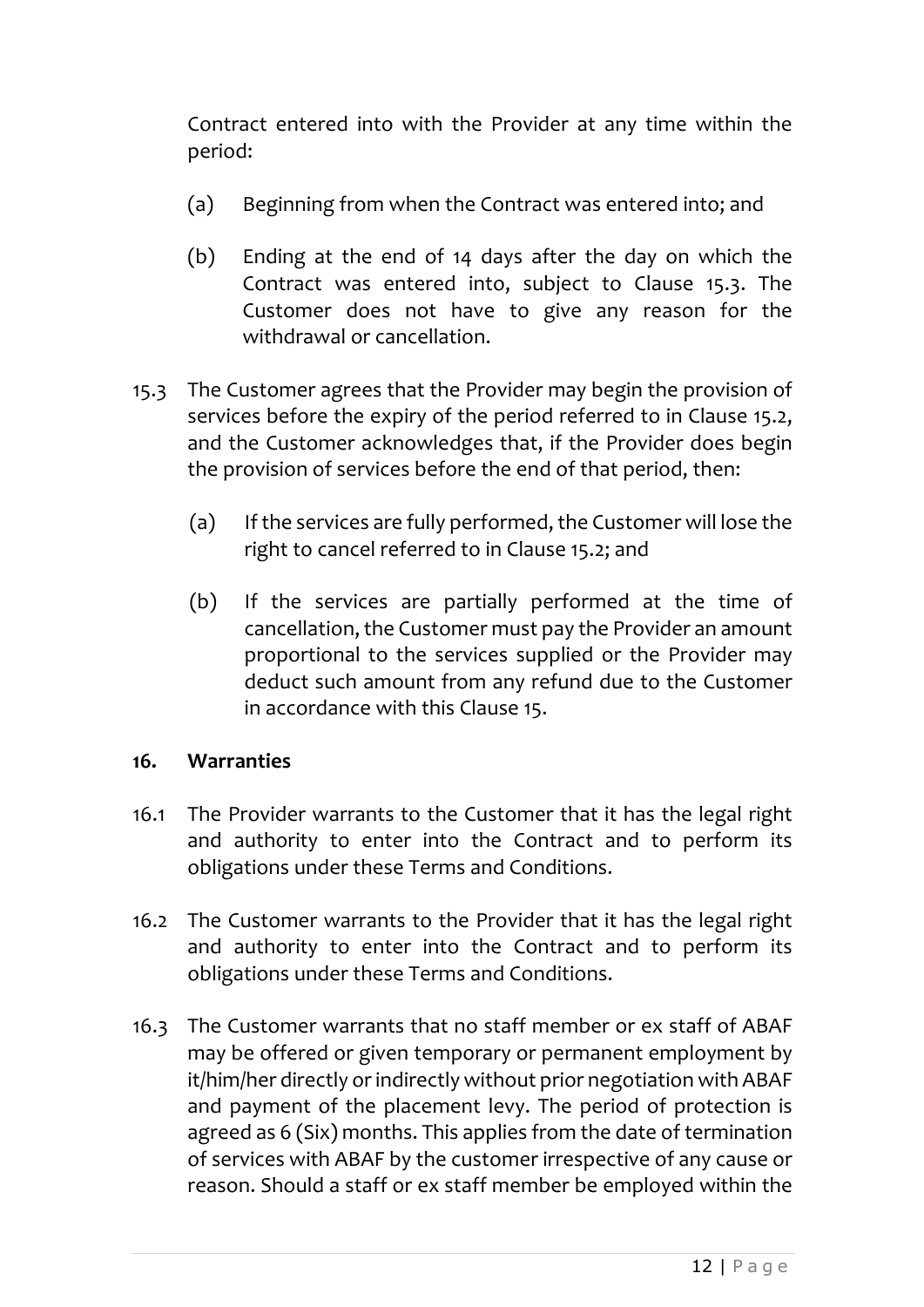said 6 (Six) months period, the customer agrees to be liable for a referral/placement fee calculated to be higher of 25 pounds per day that ABAF provided service in each week or 6 month's income plus cost

16.4 All of the parties' warranties and representations in respect of the subject matter of the Contract are expressly set out in these Terms and Conditions. To the maximum extent permitted by applicable law, no other warranties or representations concerning the subject matter of the Contract will be implied into the Contract or any related contract.

## **17. Customer indemnity**

17.1 The Customer shall indemnify and shall keep indemnified the Provider against any and all liabilities, damages, losses, costs and expenses (including legal expenses and amounts reasonably paid in settlement of legal claims) suffered or incurred by the Provider and arising directly or indirectly as a result of any breach by the Customer of these Terms and Conditions.

## **18. Limitations and exclusions of liability**

- 18.1 Nothing in these Terms and Conditions will:
	- (a) limit or exclude any liability for death or personal injury resulting from negligence;
	- (b) limit or exclude any liability for fraud or fraudulent misrepresentation;
	- (c) limit any liabilities in any way that is not permitted under applicable law; or
	- (d) exclude any liabilities that may not be excluded under applicable law, and, if a party is a consumer, that party's statutory rights will not be excluded or limited by these Terms and Conditions, except to the extent permitted by law.
- 18.2 The limitations and exclusions of liability set out in this Clause 18 and elsewhere in these Terms and Conditions: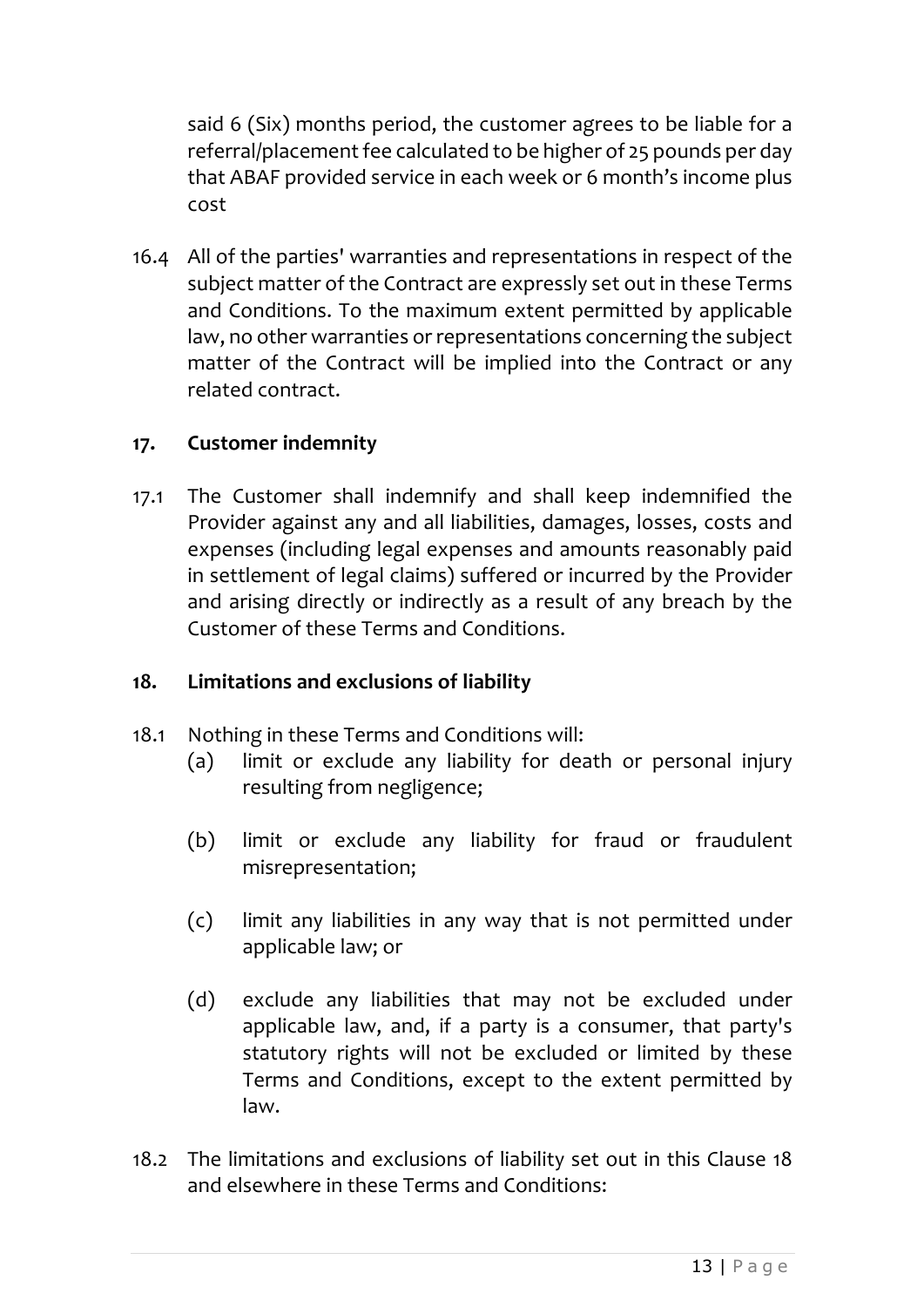- (a) are subject to Clause 18.1; and
- (b) govern all liabilities arising under these Terms and Conditions or relating to the subject matter of these Terms and Conditions, including liabilities arising in contract, in tort (including negligence) and for breach of statutory duty, except to the extent expressly provided otherwise in these Terms and Conditions.
- 18.3 The Provider will not be liable to the Customer in respect of any losses arising out of a Force Majeure Event.
- 18.4 The Provider will not be liable to the Customer in respect of any loss of profits or anticipated savings.
- 18.5 The Provider will not be liable to the Customer in respect of any loss of revenue or income.
- 18.6 The Provider will not be liable to the Customer in respect of any loss of business, contracts or opportunities.
- 18.7 The Provider will not be liable to the Customer in respect of any special, indirect or consequential loss or damage.
- 18.8 Without prejudice to the above, where liability is determined, the Provider's liability to the Customer under the Contract shall be determined based on actual damage suffered by the Customer. Likewise, the liability of the Customer to the Provider shall be determined based on the actual damage suffered by the Provider.

## **19. Force Majeure Event**

- 19.1 If a Force Majeure Event gives rise to a failure or delay in either party performing any obligation under the Contract (other than any obligation to make a payment)], that obligation will be suspended for the duration of the Force Majeure Event.
- 19.2 A party that becomes aware of a Force Majeure Event which gives rise to, or which is likely to give rise to, any failure or delay in that party performing any obligation under the Contract, shall: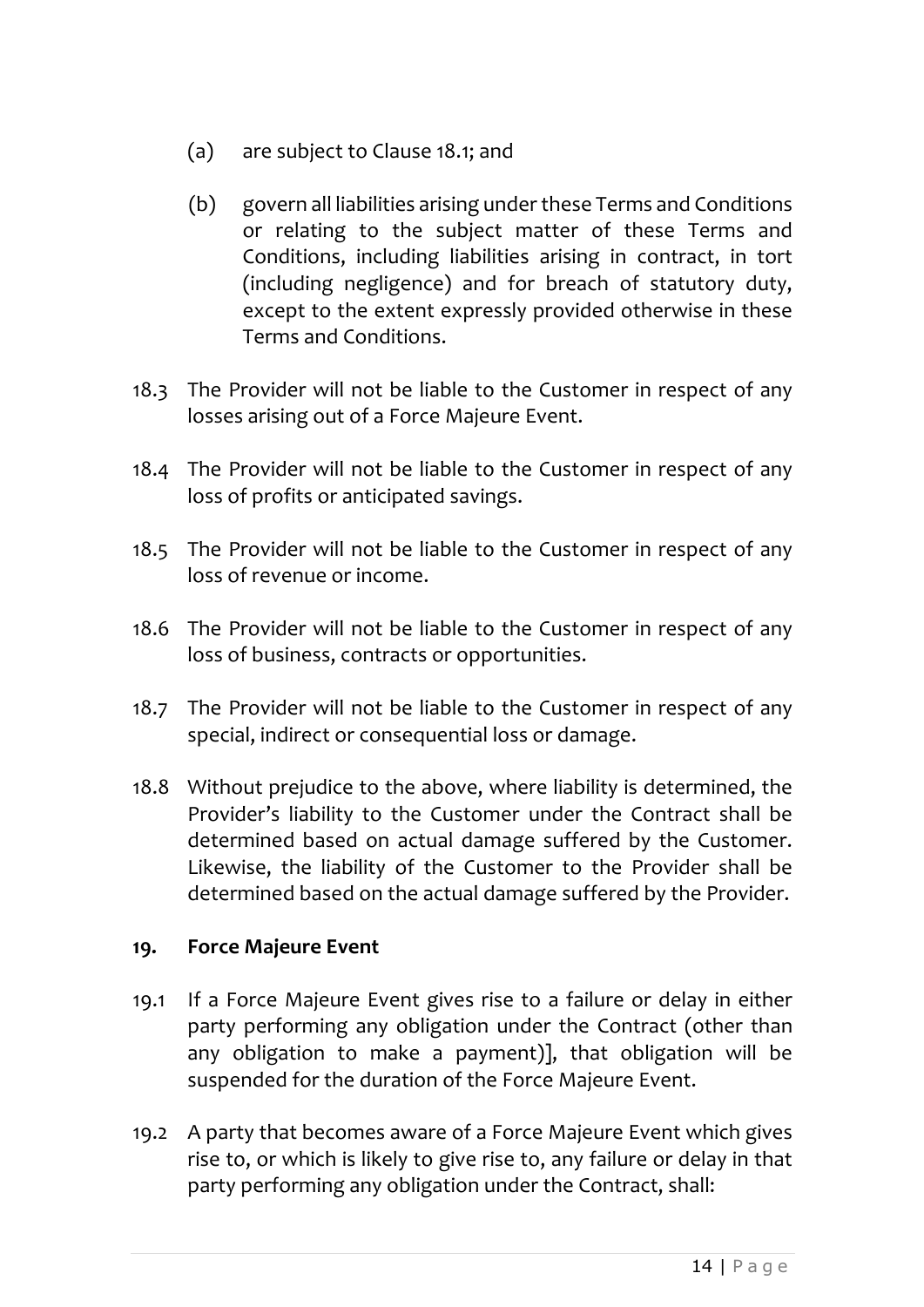- (a) Promptly notify the other; and
- (b) Inform the other of the period for which it is estimated that such failure or delay will continue.
- 19.3 A party whose performance of its obligations under the Contract is affected by a Force Majeure Event must take reasonable steps to mitigate the effects of the Force Majeure Event.

### **20. Termination**

20.1 The Provider may terminate the Contract by giving to the Customer not less than 30 days' written notice of termination, expiring at the end of any calendar month OR after the end of the Minimum Term. The Customer may terminate the Contract by giving to the Provider not less than 30 days' written notice of termination, expiring at the end of any calendar month OR after the end of the Minimum Term.

### **OR**

- 20.2 Either party may terminate the Contract immediately by giving written notice of termination to the other party if:
	- (a) The other party commits any breach OR material breach of the Contract, and the breach is not remediable;
	- (b) The other party commits a [breach] OR [material breach] of the Contract, and the breach is remediable but the other party fails to remedy the breach within the period of [30 days] following the giving of a written notice to the other party requiring the breach to be remedied]; or
	- (c) The other party persistently breaches the Contract (irrespective of whether such breaches collectively constitute a material breach).
- 20.3 Either party may terminate the Contract immediately by giving written notice of termination to the other party if: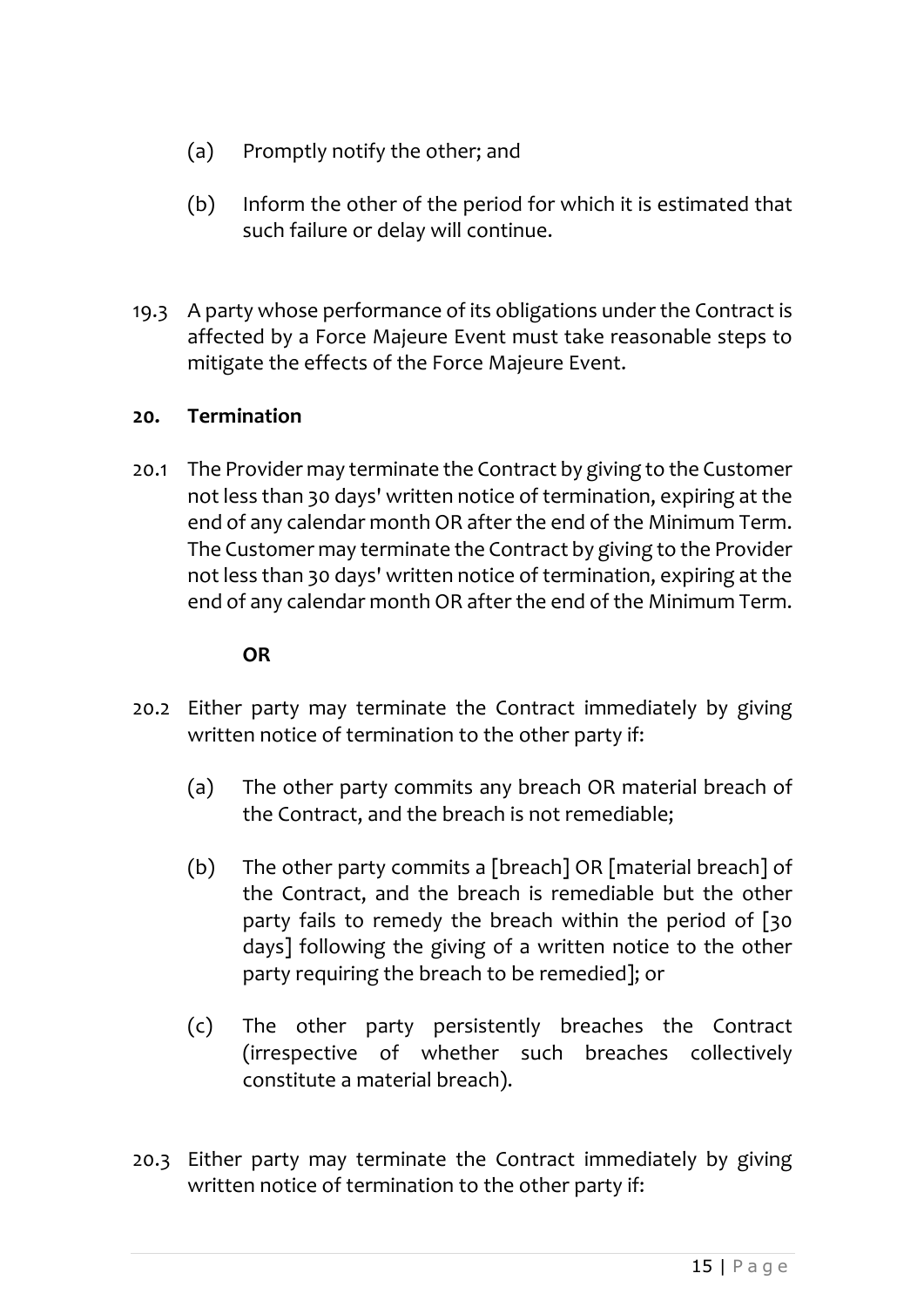- (a) the other party:
	- (i) is dissolved;
	- (ii) ceases to conduct all (or substantially all) of its business;
	- (iii) is or becomes unable to pay its debts as they fall due;
	- (iv) is or becomes insolvent or is declared insolvent; or
	- (v) convenes a meeting or makes or proposes to make any arrangement or composition with its creditors;
- (b) an administrator, administrative receiver, liquidator, receiver, trustee, manager or similar is appointed over any of the assets of the other party;
- (c) an order is made for the winding up of the other party, or the other party passes a resolution for its winding up (other than for the purpose of a solvent company reorganisation where the resulting entity will assume all the obligations of the other party under the Contract); or
- (d) if that other party is an individual:
	- (i) that other party dies;
	- (ii) as a result of illness or incapacity, that other party becomes incapable of managing his or her own affairs; or
	- (iii) that other party is the subject of a bankruptcy petition or order.
- 20.4 The Provider may terminate the Contract immediately by giving written notice to the Customer if:
	- (a) any amount due to be paid by the Customer to the Provider under the Contract is unpaid by the due date and remains unpaid upon the date that that written notice of termination is given; and
	- (b) the Provider has given to the Customer at least [30 days'] written notice, following the failure to pay, of its intention to terminate the Contract in accordance with this Clause 20.4.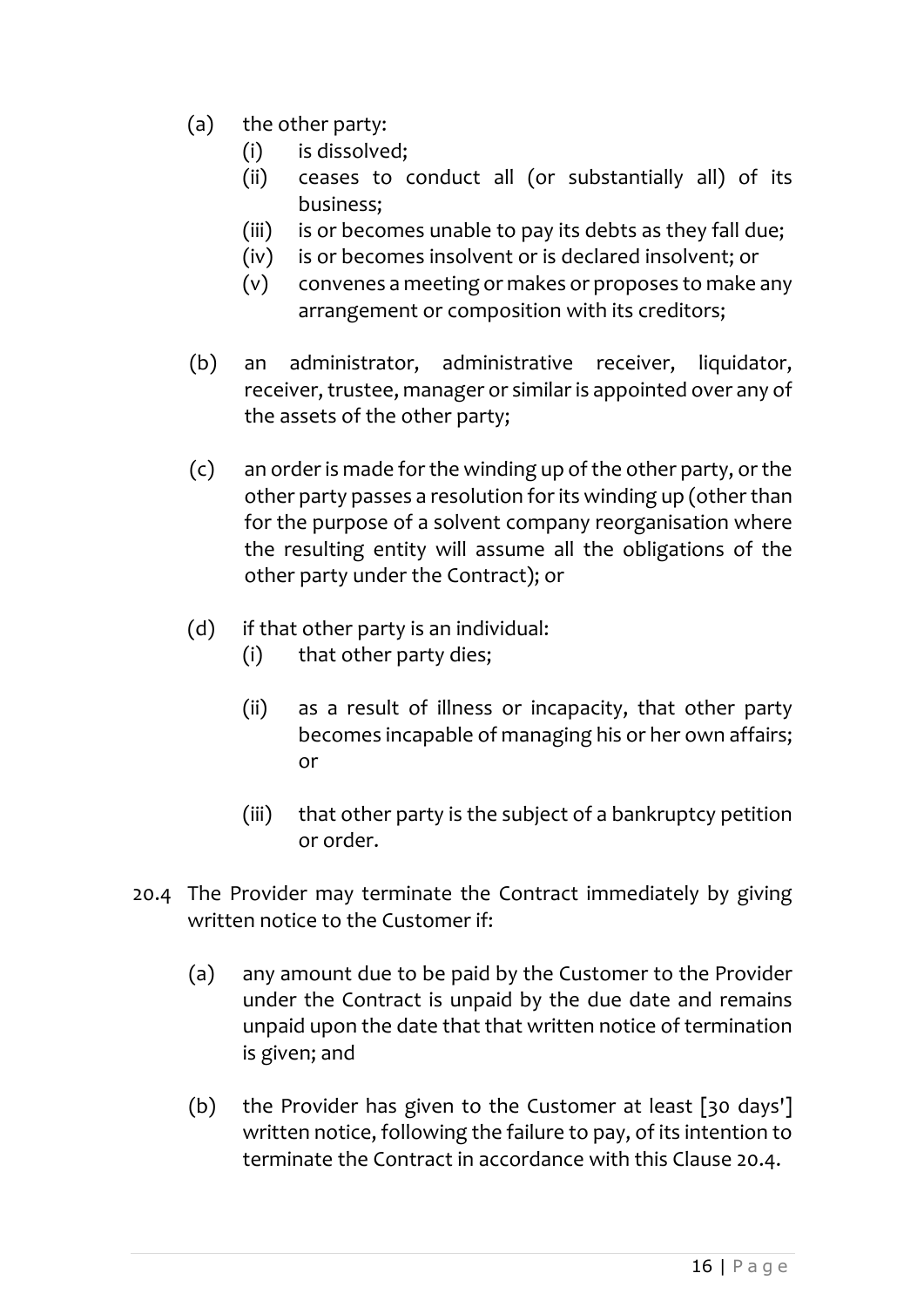### **21. Effects of termination**

- 21.1 Upon the termination of the Contract, all of the provisions of these Terms and Conditions shall cease to have effect.
- 21.2 Except to the extent that these Terms and Conditions expressly provides otherwise, the termination of the Contract shall not affect the accrued rights of either party.

### **22. Status of Provider**

- 22.1 The Provider is not an employee of the Customer, but an independent contractor.
- 22.2 The termination of the Contract will not constitute unfair dismissal; nor will the Provider be entitled to any compensation payments, redundancy payments or similar payments upon the termination of the Contract.

### **23. Notices**

- 23.1 Any notice given under these Terms and Conditions must be in writing, whether or not described as "written notice" in these Terms and Conditions.
- 23.2 Any notice from one party to the other party under these Terms and Conditions must be given by one of the following methods (using the relevant contact details set out in Section 7 of the Statement of Work):
	- (a) [[delivered personally or sent by courier], in which case the notice shall be deemed to be received [upon delivery]]; or
	- (b) [sent by [recorded signed-for post], in which case the notice shall be deemed to be received [2 Business Days following posting]],

## **24. Subcontracting**

24.1 The Provider must not subcontract any of its obligations under the Contract without the prior written consent of the Customer,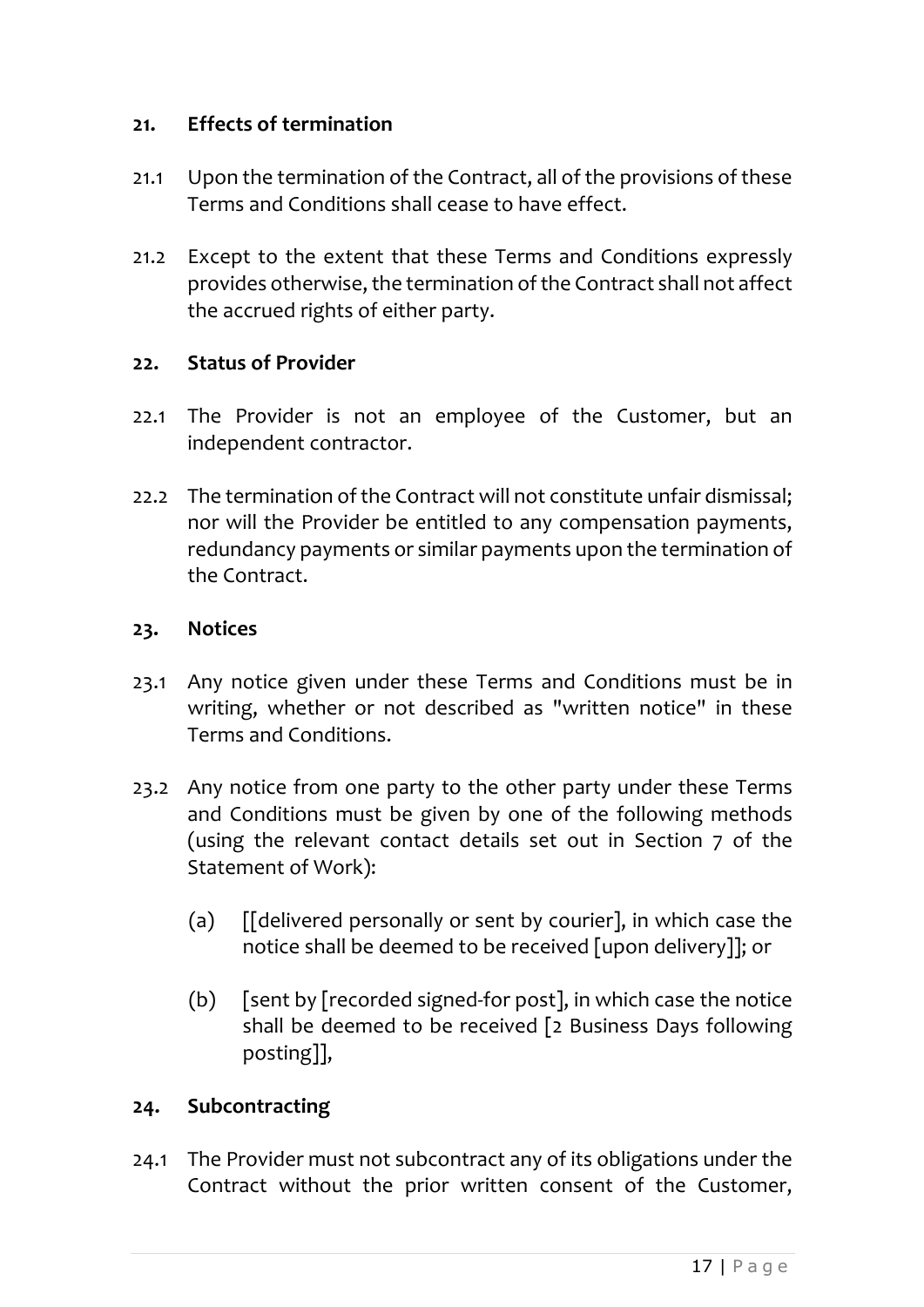provided that the Customer must not unreasonably withhold or delay the giving of such consent.

**OR**

- 24.1 Subject to any express restrictions elsewhere in these Terms and Conditions, the Provider may subcontract any of its obligations under the Contract, provided that the Provider must give to the Customer, promptly following the appointment of subcontractor, a written notice specifying the subcontracted obligations and identifying the subcontractor in question.
- 24.2 The Provider shall remain responsible to the Customer for the performance of any subcontracted obligations.

# **25. General**

- 25.1 No breach of any provision of the Contract shall be waived except with the express written consent of the party not in breach.
- 25.2 If any provision of the Contract is determined by any court or other competent authority to be unlawful and/or unenforceable, the other provisions of the Contract will continue in effect. If any unlawful and/or unenforceable provision would be lawful or enforceable if part of it were deleted, that part will be deemed to be deleted, and the rest of the provision will continue in effect (unless that would contradict the clear intention of the parties, in which case the entirety of the relevant provision will be deemed to be deleted).
- 25.3 The Contract may not be varied except by a written document signed by or on behalf of each of the parties.
- 25.4 The Contract is made for the benefit of the parties, and is not intended to benefit any third party or be enforceable by any third party. The rights of the parties to terminate, rescind, or agree any amendment, waiver, variation or settlement under or relating to the Contract are not subject to the consent of any third party.
- 25.5 The main body of these Terms and Conditions and the Statement of Work shall constitute the entire agreement between the parties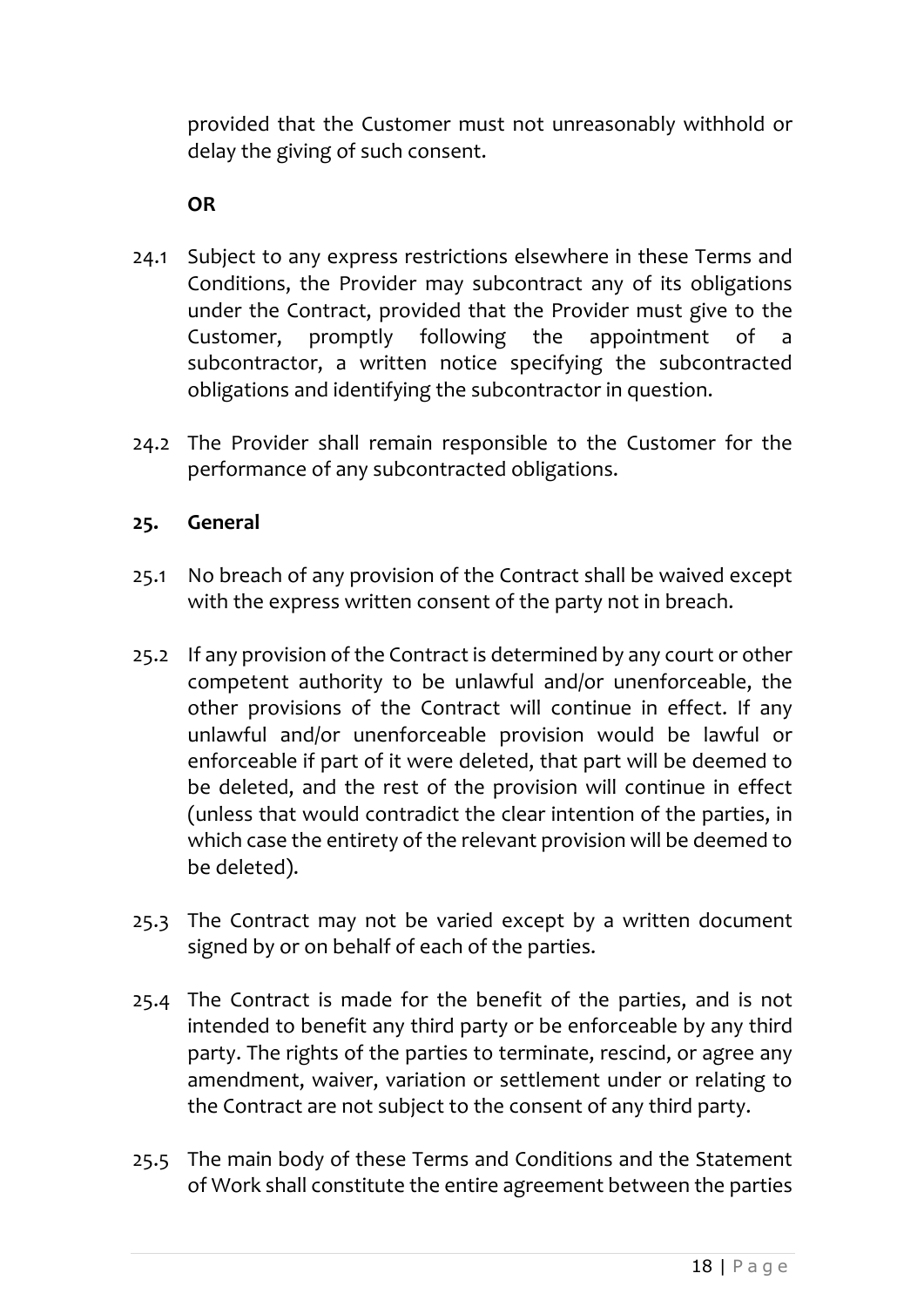in relation to the subject matter of the Contract, and shall supersede all previous agreements, arrangements and understandings between the parties in respect of that subject matter.

- 25.6 The Contract shall be governed by and construed in accordance with [English law].
- 25.7 The courts of [England] shall have exclusive jurisdiction to adjudicate any dispute arising under or in connection with the Contract.

#### **26. Interpretation**

- 26.1 In these Terms and Conditions, a reference to a statute or statutory provision includes a reference to:
	- (a) that statute or statutory provision as modified, consolidated and/or re-enacted from time to time; and
	- (b) any subordinate legislation made under that statute or statutory provision.
- 26.2 The Clause headings do not affect the interpretation of these Terms and Conditions.
- 26.3 References in these Terms and Conditions to "calendar months" are to [the 12 named periods (January, February and so on) into which a year is divided].
- 26.4 In these Terms and Conditions, general words shall not be given a restrictive interpretation by reason of being preceded or followed by words indicating a particular class of acts, matters or things.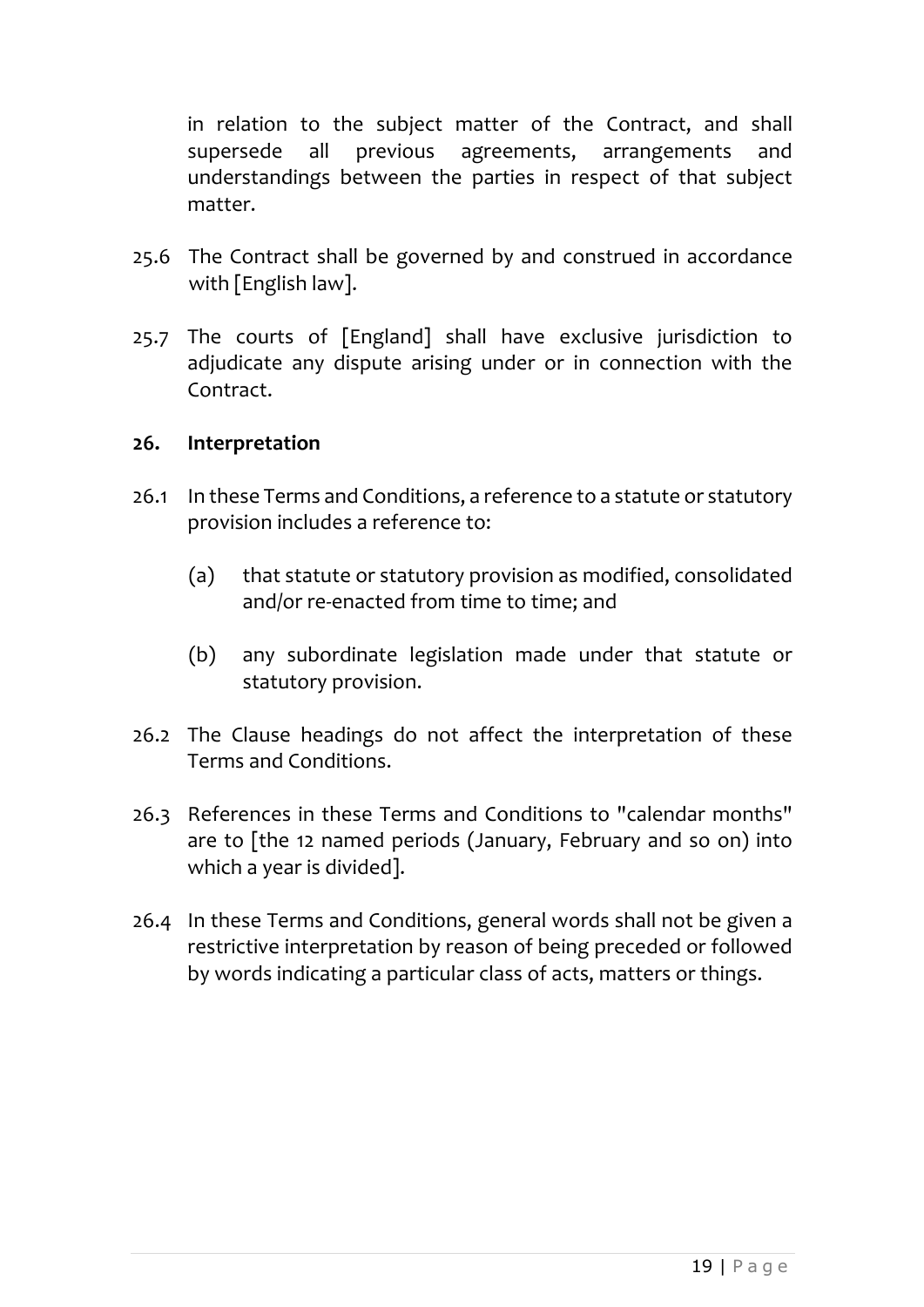### **STATEMENT OF WORK**

### **1. Customer details**

The Customer is [*[individual name]* of *[address]*] OR [*[company name]*, a company incorporated in [England and Wales] (registration number *[registration number]*) having its registered office at *[address]*] OR [*[partnership name]*, a partnership established under the laws of [England and Wales] having its principal place of business at *[address]*].

- **2. Minimum Term** *[Specify Minimum Term]*
- **3. Specification of Services** *[Specify Services]*
- **4. Timetable** *[Insert timetable]*
- **5. Financial provisions** *[Insert financial provisions]*
- **6. Representatives** The Provider Representatives are: *[identify representatives]*.

The Customer Representatives are: *[identify representatives]*.

### **7. Contractual notices**

*[Provider contractual notices address details]*

*[Customer contractual notices address details]*

By signing below the parties have indicated their acceptance of this Statement of Work together with the terms and conditions attached to this Statement of Work[, providing that if there are no terms and conditions attached to this Statement of Work, the parties agree that this Statement of Work shall be governed by [the terms and conditions most recently agreed by the parties in writing].